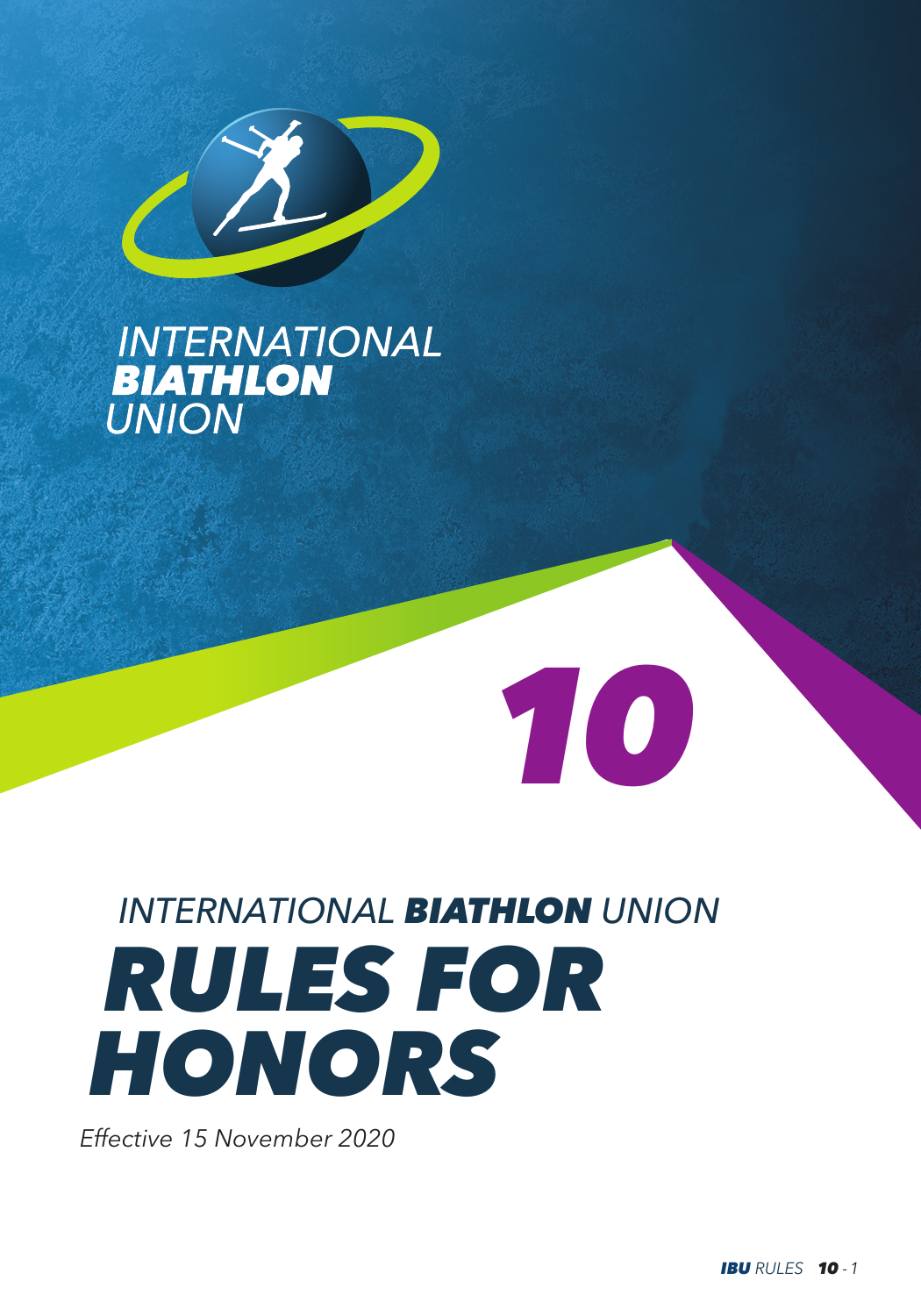

## *TABLE OF CONTENTS*

| <b>PREAMBLE</b>                                    | 3 |
|----------------------------------------------------|---|
| <b>1. IBU CERTIFICATE OF HONOR FOR INDIVIDUALS</b> | 3 |
| 2. IBU CERTIFICATE OF HONOR FOR LEGAL ENTITIES     | 3 |
| <b>3. IBU HALL OF FAME</b>                         | 3 |
| 4. IBU MEDALS OF HONOR                             | 3 |
| 5. IBU RING OF HONOR                               | 5 |
| <b>6. IBU HONORARY MEMBERSHIP</b>                  | 5 |
| <b>7. IBU HONORARY PRESIDENT</b>                   | 5 |
| <b>8. IBU AWARDS</b>                               | 5 |
| <b>9. PRESENTATION OF HONORS AND AWARDS</b>        | 6 |
| <b>10. ENTRY INTO FORCE</b>                        | 6 |

#### *PREAMBLE*

The IBU Rules for Honors are decided by the IBU Executive Board. They serve as a basis for appropriately honoring exceptional merits shown by individuals and legal entities in and for the sport of biathlon.

## *1. IBU CERTIFICATE OF HONOR FOR INDIVIDUALS*

The IBU awards the IBU Certificate of Honor, upon decision by the Executive Board, to active athletes and officials of the IBU or of National Federations for outstanding services to the sport of biathlon. Nominations may be submitted by the presidents of the National Federations, Committee chairpersons, and members of the Executive Board; all nominations must be submitted in writing to the IBU Secretary General and must include the reasons for the nomination.

## *2. IBU CERTIFICATE OF HONOR FOR LEGAL ENTITIES*

The IBU awards IBU Certificate of Honor, upon decision by the Executive Board, to partner and sponsor companies of the IBU for outstanding services to the sport of biathlon. Nominations may be submitted by the presidents of the National Federations, Committee chairpersons, and members of the Executive Board; all nominations must be submitted in writing to the IBU Secretary General and must include the reasons for the nomination.

#### *3. IBU HALL OF FAME*

The IBU automatically inducts anyone who has won at least one Olympic gold medal and/or two gold medals at the IBU World Championships into the IBU Hall of Fame. The athlete receives a certificate once inducted. The IBU Hall of Fame is published on the IBU homepage.

## *4. IBU MEDALS OF HONOR*

The IBU awards gold, silver or bronze IBU Medals of Honor, upon decision by the Executive Board, to athletes and officials of the IBU or of the National Federations who have retired from the sport for extraordinary services to the sport of biathlon. Nominations may be made by the presidents of the National Federations and members of the Executive Board and must be submitted in writing, including the reasons for the nomination, to the IBU Secretary General.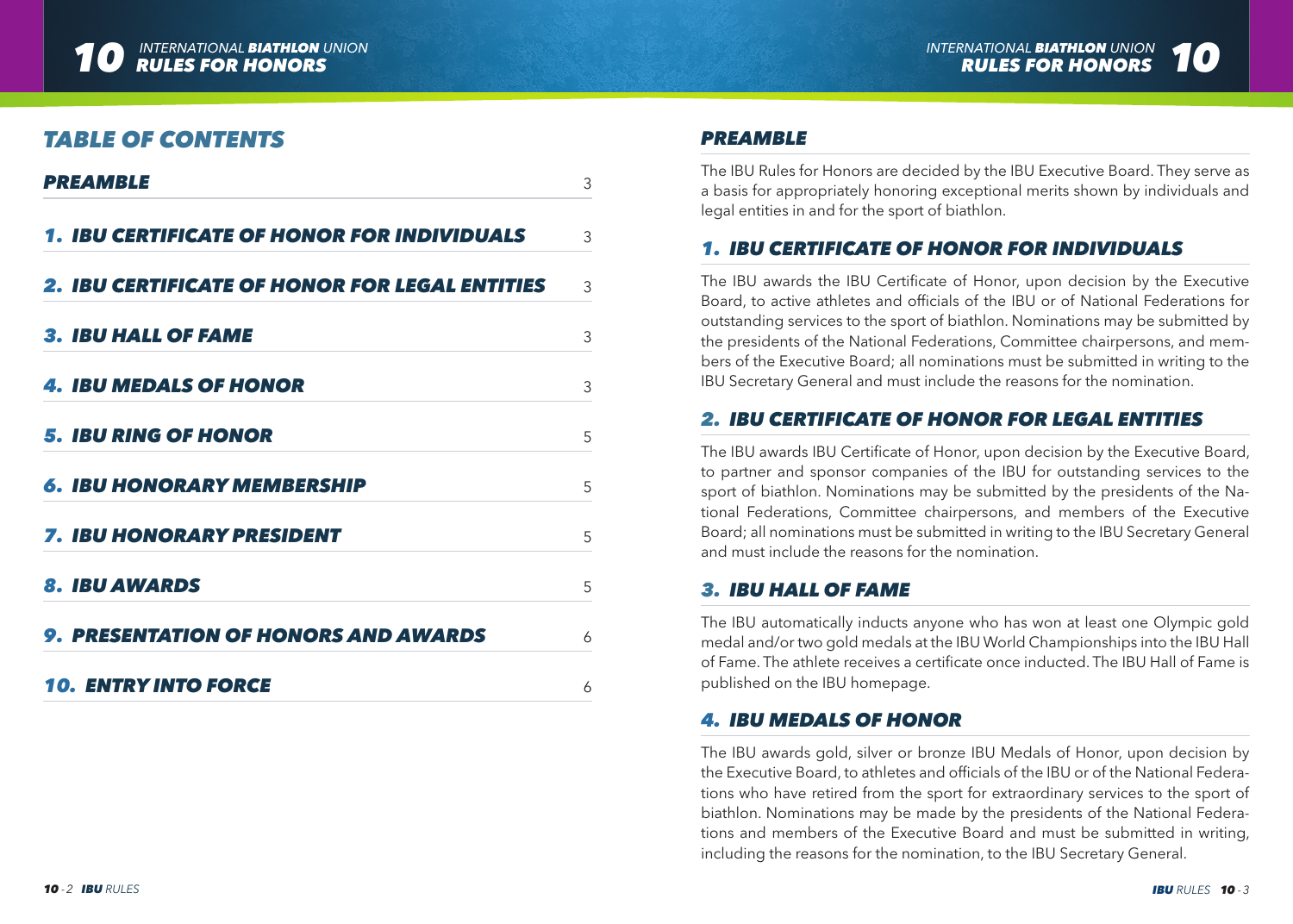

#### a) **IBU Medals of Honor for Athletes**

(1) Bronze Medal of Honor

Athletes may be awarded an IBU Bronze Medal of Honor if they have won:

- At least three (3) individual medals at WCH or OWG, or
- At least four (4) first places in individual World Cup competitions;
- (2) Silver Medal of Honor

Athletes may be awarded an IBU Silver Medal of Honor if they have won:

- At least two (2) individual gold medals at WCH, or
- At least one (1) individual gold medal at OWG;
- (3) Gold Medal of Honor

Athletes may be awarded an IBU Gold Medal of Honor if they have won:

- At least four (4) individual gold medals at WCH, or
- At least three (3) individual gold medals at OWG, or
- The Total Score in an individual discipline at least three (3) times, or
- The World Cup Total Score at least once.
- b) **IBU Medal of Honor for Officials (NF presidents, NF secretary generals, head coaches)**
- (1) Bronze Medal of Honor

Officials may be awarded an IBU Bronze Medal of Honor if they:

- Have been a member of the IBU Executive Board for at least four (4) years, or of an IBU Committee for four (4) years, or held an official position within a National Federation for four (4) years.
- (2) Silver Medal of Honor

Officials may be awarded an IBU Silver Medal of Honor if they:

- Have been a member of the IBU Executive Board for at least eight (8) years, or of an IBU Committee for 8 years, or held an official position within a National Federation for 8 years.
- (3) Gold Medal of Honor

Officials may be awarded an IBU Gold Medal of Honor if they:

- Have been a member of the IBU Executive Board for at least 12 years, or of an IBU Committee for 12 years, or held an official position at a National Federation for 12 years.

## *5. IBU RING OF HONOR*

The IBU awards the IBU Golden Ring of Honor, upon decision by the Executive Board, to representatives of states, international organizations or federations, NOCs and long-time partners of the IBU for outstanding services to the sport of biathlon. Nominations may be submitted by the presidents of the National Federations, chairpersons of the committees, and members of the Executive Board; nominations must be submitted in writing to the IBU Secretary General and must include the reasons for the nomination.

## *6. IBU HONORARY MEMBERSHIP*

The IBU awards IBU Honorary Membership to former IBU officials, following nomination by the IBU Executive Board or the NFs and decision by the IBU Congress.

## *7. IBU HONORARY PRESIDENCY*

The IBU awards the IBU Honorary Presidency to former presidents of the IBU following nomination by the IBU Executive Board or the NFs and decision by the IBU Congress.

## *8. IBU AWARDS*

The IBU may present IBU Awards at the IBU WCH. In years in which Olympic Winter Games are held, IBU Awards will be given out during the IBU Congress. The IBU "Under 25 Award" will be handed over at the end of the season. IBU Awards are given in the following categories:

**Coach of the Year:** For the coach who contributed in an extraordinary way OWG medals and WC first places

**Media Award:** For especially competent reporting, directing, camera work, editing or other biathlon coverage in words and/or pictures

**Fair Play Award:** For an award-worthy display of sportsmanship

**Development Award:** For the National Federation winning the highest number of medals at the YJWCH